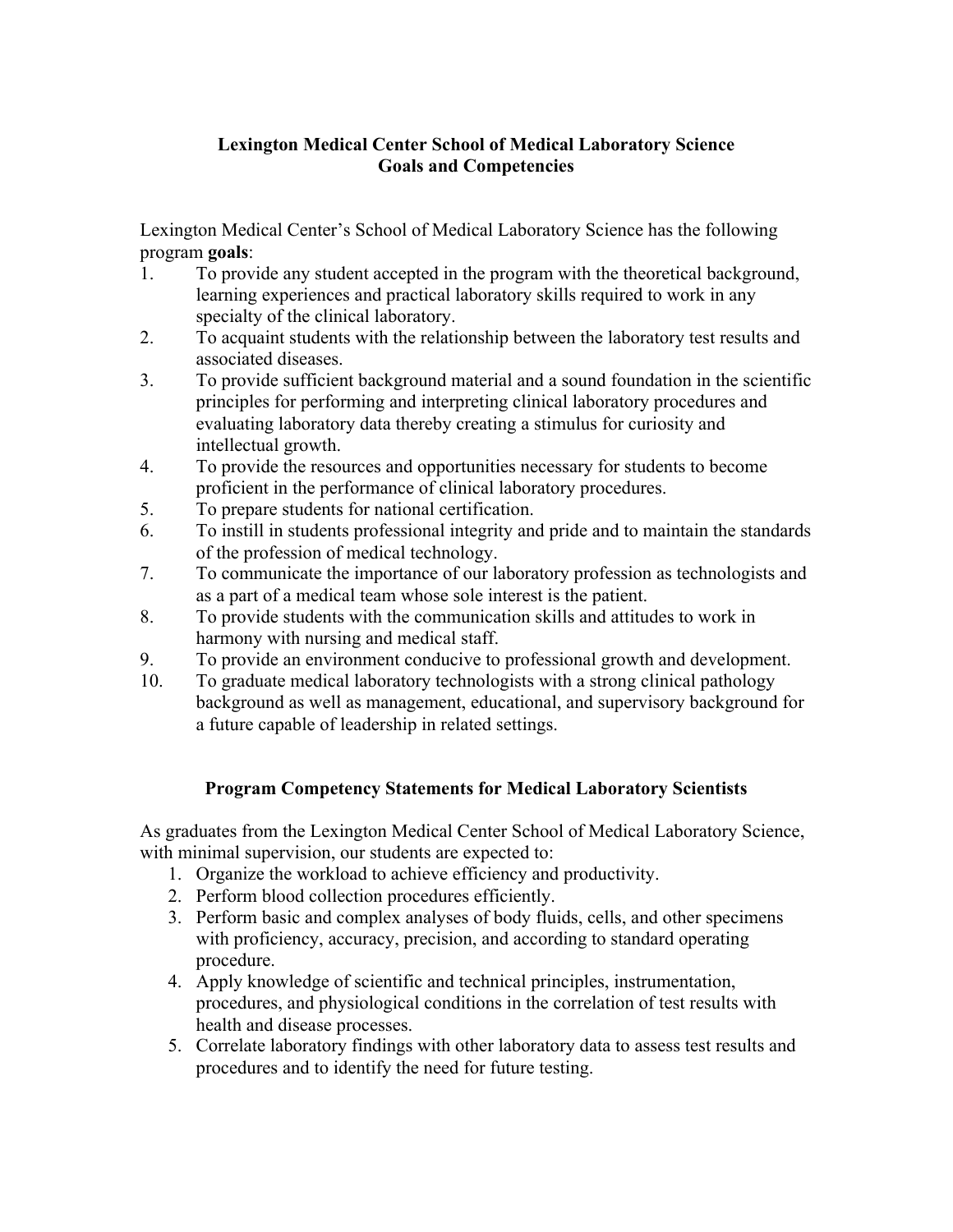- 6. Interpret unusual results, solve problems, and make decisions regarding possible discrepancies.
- 7. Detect problems and errors when collecting and processing specimens and performing analyses and use a systematic approach in problem solving and decision making to correct them.
- 8. Assume responsibility for reporting test results accurately and in a timely manner.
- 9. Develop and evaluate procedures, equipment, instruments, and people using knowledge of scientific concepts, technical skills, and personnel relations.
- 10. Contribute data to quality control and quality assurance programs, evaluate results, and take appropriate action to maintain accuracy and precision and solve problems; participate in implementation of quality control and quality assurance programs.
- 11. Participate in decisions regarding quality control, quality assurance, instrument selection, safety, reagent purchases, and selection of new methods and procedures.
- 12. Analyze new clinical laboratory methodologies/tests/instruments in order to select the best method/test/instruments. Correlate old method to new method and conduct adequate crossover studies. Evaluate their usefulness and practicality within the context of a given laboratory's personnel, equipment, space, and budgetary resources.
- 13. Apply appropriate safety regulations and look for ways to improve and make the environment conditions safer.
- 14. Establish and perform preventive and corrective maintenance of equipment and instruments as well as identifying appropriate sources for repairs.
- 15. Use effective oral and written communications skills with laboratory personnel and people outside the laboratory; keep accurate and legible records; prepare management documents; use computer skills in communications and data management to enable effective, timely, accurate and cost-effective reporting of laboratory generated information.
- 16. Apply basic knowledge, skills, and relevant experiences in management and supervision, including financial, operation, marketing, and human resource management of the clinical laboratory to enable cost effective, high quality services.
- 17. Assume responsibility for one's own actions and decisions; supervise others effectively; guide subordinates in problem solving and decision-making.
- 18. Provide clinical instruction to others in basic theory and technical skills and/or plan, implement, and evaluate formal and informal programs of instruction using principles of educational methodology.
- 19. Participate in continuing education activities for the advancement of one's own knowledge of the field and maintenance of professional competence.
- 20. Demonstrate professional conduct and interpersonal skills with patients, laboratory personnel, other health care professionals, and the public in the following ways;
	- a. Convey a professional appearance when performing the duties of a medical technologist.
	- b. Be punctual.